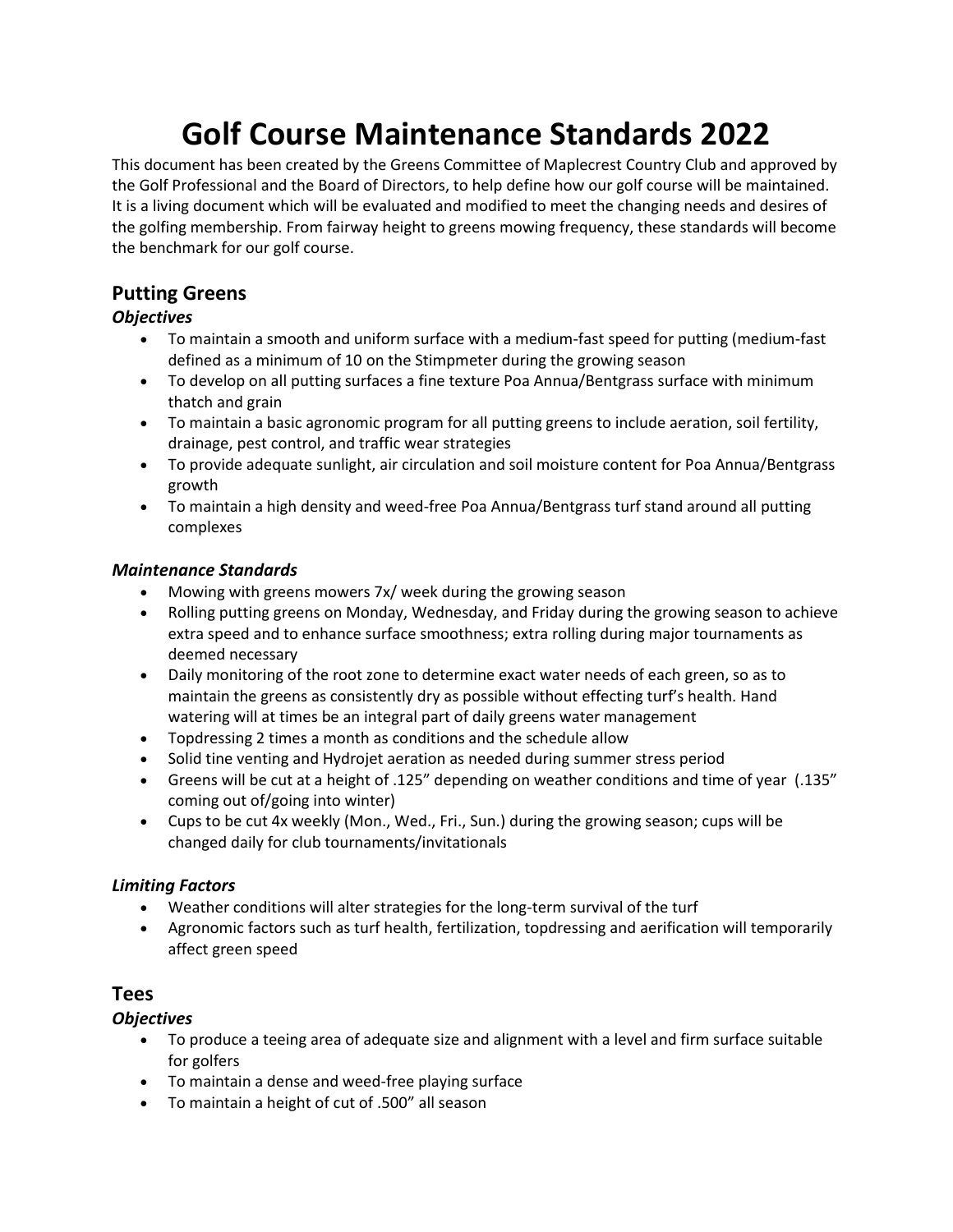- To develop a basic agronomic program for all tees to include aeration (Fall), soil fertility, drainage, pest control, and traffic wear strategies
- To develop a sound agronomic program of fertility and weed control of the tee surrounds
- To provide adequate sunlight to all teeing areas through selective pruning and harvesting of trees
- To provide uniform irrigation coverage to the teeing areas
- Maintain all tee benches, yardage plates, trash receptacles and divot sand stations so as to provide a neat, trim appearance
- Develop a golf cart traffic pattern to minimize damage to turf near teeing areas

# *Maintenance Standards*

- Topdress tees at least once annually with extra attention to the Par 3 tees and any other tees with iron play
- Weekly monitoring and divot repair to Par 3 tees and hole 7 and 16 tee boxes
- Conventional core aeration annually
- Mow 3 times weekly (Monday, Wednesday, Friday)
- Divot repair as needed

# *Limiting Factors*

• Weather conditions will alter strategies for the long-term survival of the turf

# **Green Surrounds and Collars**

## *Objectives*

- To produce a fine, uniform, and dense turf maintained at standard fairway mowing heights of .500"
- Develop a sound agronomic program for fertility, aeration, water management and weed control
- Implementation of traffic control rules to protect the Poa Annua/Bentgrass turf

# *Maintenance Standards*

- Use growth regulators in the summer to enhance turf quality, reduce mowing, and clipping yields
- Annual post emergent treatments for winter and summer annuals; pre emergent for crabgrass
- Mowing 3 times weekly for playability with triplex greens mowers (Monday, Wednesday, Friday)
- Topdressing 2 times a month as conditions and the schedule allow

## *Limiting Factors*

• Wet conditions and periods of slow growth

# **Fairways**

# *Objectives*

- To produce a fine, uniform, and dense turf maintained at standard fairway mowing heights of .500"
- Develop a sound agronomic program for fertility, aeration, water management and weed control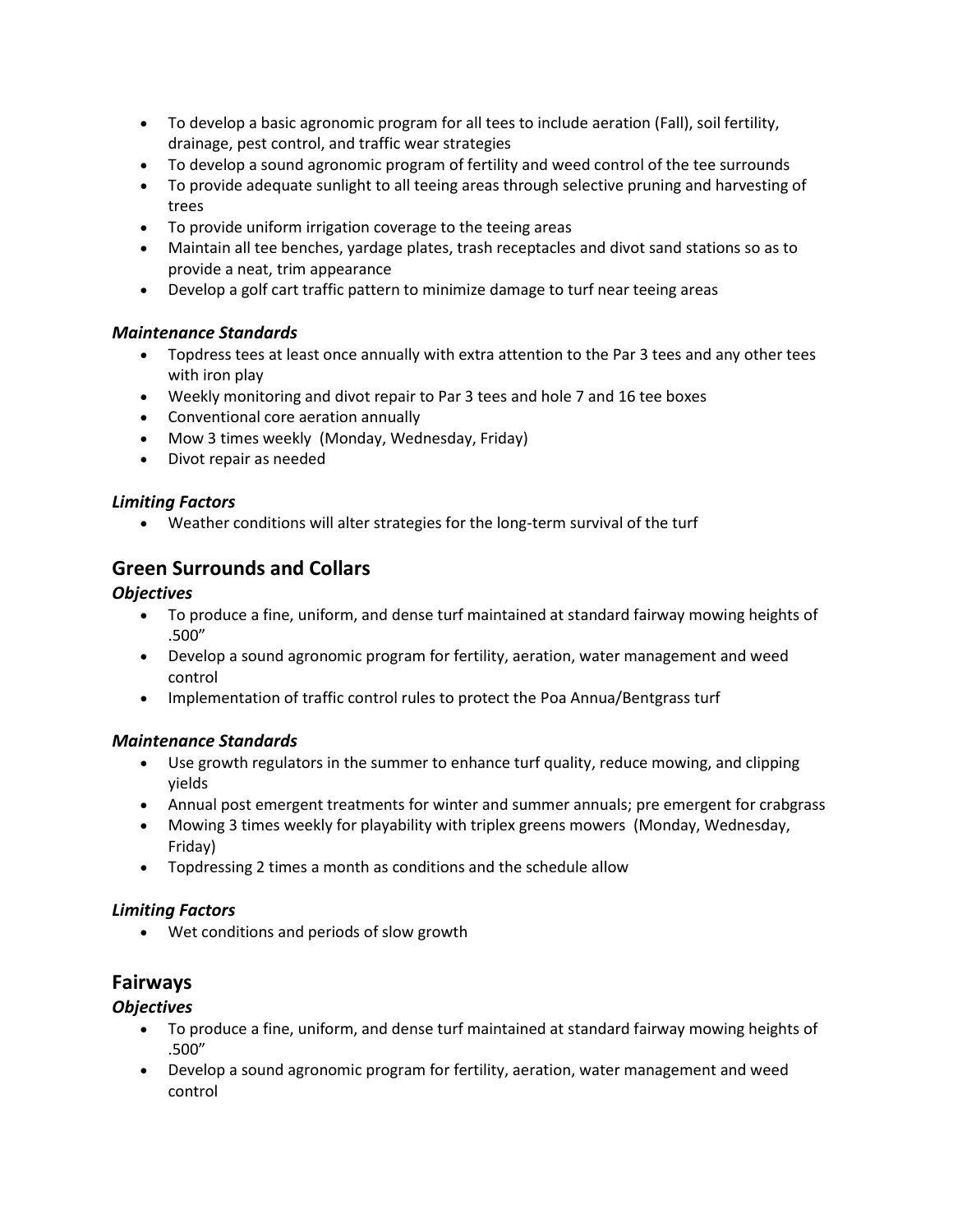• Implementation of traffic control rules to protect the Poa Annua/Bentgrass turf

#### *Maintenance Standards*

- Refrain from the use of golf carts on fairways at any time when the surface is soft; when course is open carts should always scatter to reduce turf wear and tear
- Spot overseed turf when necessary
- Use growth regulators in the summer to enhance turf quality, reduce mowing, and clipping yields
- Annual post emergent treatments for winter and summer annuals; pre emergent for crabgrass
- Mowing 3 times weekly for playability with 5-plex units (Monday, Wednesday, Friday)
- Fall core aerification
- During Fall utilize blowers to clean fairways and mulch leaf debris with deck mowers

#### *Limiting Factors*

- Wet conditions
- Periods of slow growth

# **Rough**

#### *Objectives*

- To maintain a rough at a height of 2.0"
- To maintain a firm and dry surface
- To limit root impediments by selective harvesting of problem trees
- To maintain the Poa Annua/Bentgrass with few weeds and uniform height of cut

#### *Maintenance Standards*

- Mowing daily (Monday, Tuesday, Thursday, Friday; 2 cycles per week) to keep the rough at the proper height and density
- Additional fertilizer for those areas that receive extra wear from golf carts and maintenance equipment
- Pre emergent application to reduce crabgrass
- Periodic treatments with Roundup to the mulch areas to reduce weed growth
- Maintain cart path edges as needed

#### *Limiting Factors*

- Extreme weather conditions which affect growth
- Availability of equipment

# **Wooded Areas**

## *Objectives*

- To mow rough at a height of 2.0"
- To maintain a firm and dry surface
- To limit root impediments by selective harvesting of problem trees
- To maintain the Poa Annua/Bentgrass with few weeds and uniform height of cut

#### *Maintenance Standards*

• Mowing monthly and before all major events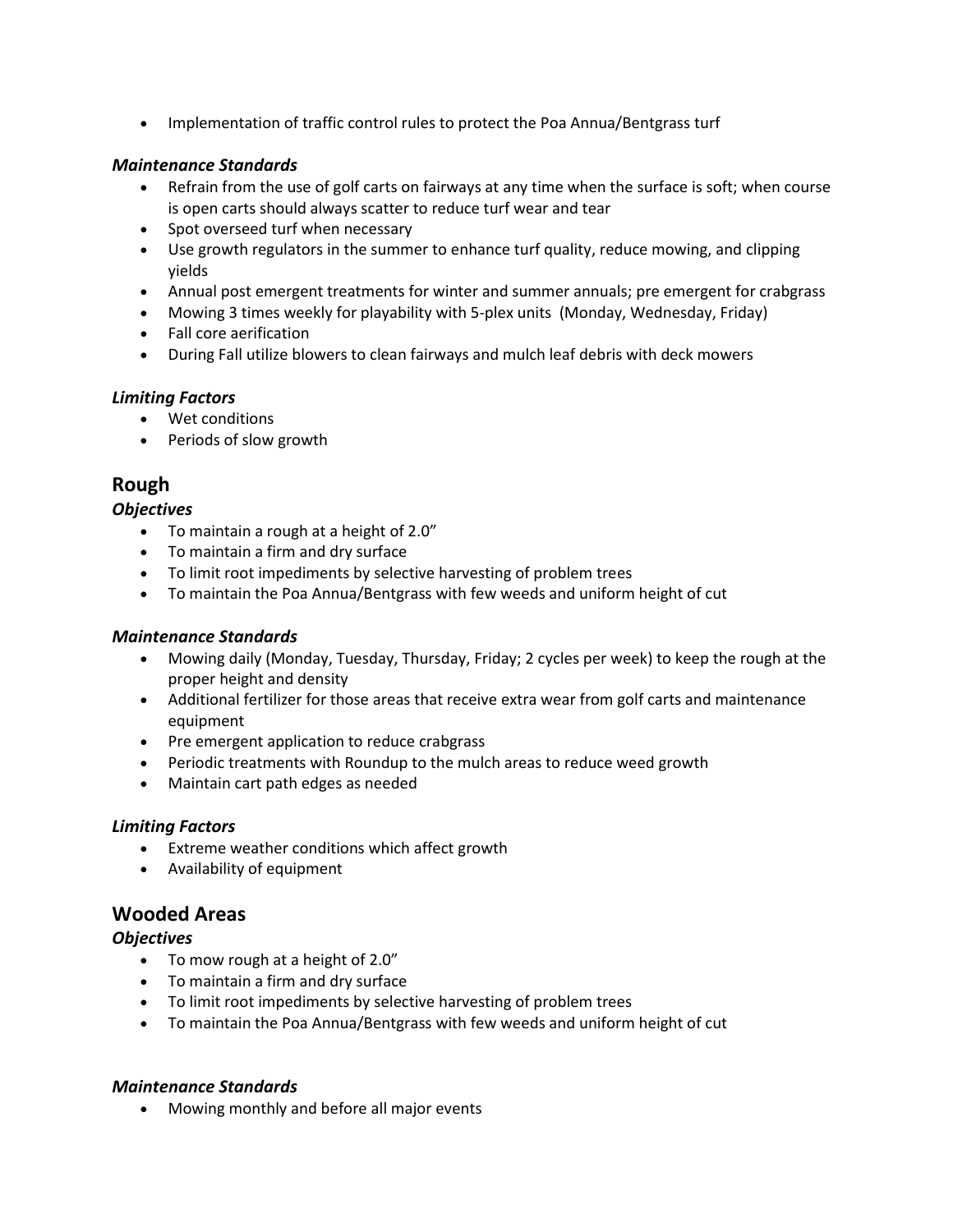- Additional fertilizer for those areas that receive extra wear from golf carts and maintenance equipment
- Pre emergent application to reduce crabgrass
- Periodic treatments with Roundup to the mulch areas to reduce weed growth
- Maintain cart path edges as needed

#### *Limiting Factors*

- Extreme weather conditions which affect growth
- Availability of equipment

# **Natural Areas**

#### *Objectives*

- To brush hog long grass at a height of 6"
- To maintain a firm and dry surface
- To limit root impediments by selective harvesting of problem trees
- To maintain the Poa Annua/Bentgrass with few weeds and uniform height of cut

#### *Maintenance Standards*

- Mow annually, in the fall
- Assess and remove saplings as needed
- Pre emergent and post emergent applications to reduce weed growth

#### *Limiting Factors*

- Extreme weather conditions which affect growth
- Availability of equipment

# **Bunkers**

#### *Objectives*

- To maintain hazards that will create interest and make the exacting shots to the target areas without modifying the game or unduly penalizing the player
- Bunkers should have the consistency in texture and firmness of bunker sand for playability

## *Maintenance Standards*

- In season: rake all bunkers 5-6 times per week (Mon Sat) and daily during major tournaments; rake other bunkers as needed
- Keep a good edge on bunkers by closely monitoring the raking process
- Trim edges of bunkers monthly during the growing season to maintain edges according to original design
- Monitoring of sand depth after weather events
- Replenishment of bunker sand as needed

## *Limiting Factors*

• Weather

**Practice Complex** *Objectives*